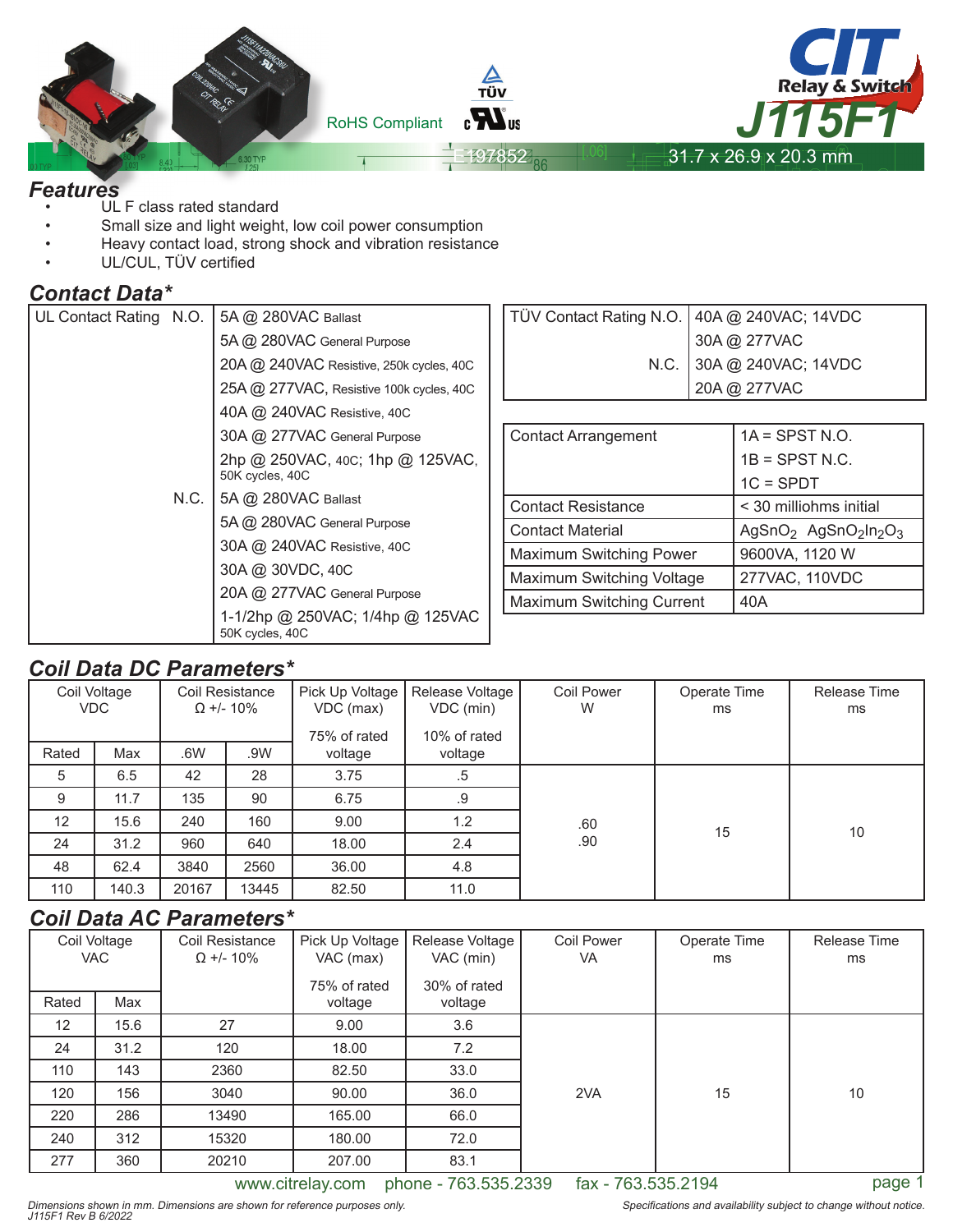

## *General Data\**

| Electrical Life @ rated load                    | 100K cycles, average                                                     |  |  |  |
|-------------------------------------------------|--------------------------------------------------------------------------|--|--|--|
| <b>Mechanical Life</b>                          | 10M cycles, average                                                      |  |  |  |
| <b>Insulation Resistance</b>                    | 1000M $\Omega$ min. @ 500VDC initial                                     |  |  |  |
| Coil to Contact  <br><b>Dielectric Strength</b> | 4000V rms min. @ sea level initial (H = high dielectric strength option) |  |  |  |
|                                                 | 2500V rms min. @ sea level initial (with Pin 6 removed)                  |  |  |  |
| Contact to Contact I                            | 1500V rms min. @ sea level initial                                       |  |  |  |
| <b>Shock Resistance</b>                         | 200m/s <sup>2</sup> for 11 ms                                            |  |  |  |
| <b>Vibration Resistance</b>                     | 1.50mm double amplitude 10~40Hz                                          |  |  |  |
| Terminal (Copper Alloy) Strength                | 10N                                                                      |  |  |  |
| <b>Operating Temperature</b>                    | $-55^{\circ}$ C to $+125^{\circ}$ C                                      |  |  |  |
| Storage Temperature                             | $-55^{\circ}$ C to $+155^{\circ}$ C                                      |  |  |  |
| Solderability                                   | $260^{\circ}$ C for 5 s                                                  |  |  |  |
| Weight                                          | 30g, 27g (no cover)                                                      |  |  |  |

 $0.06$ 

 $\overline{86}$ 

*\* Values can change due to the switching frequency, desired reliability levels, environmental conditions and in-rush load levels. It is recommended to test actual load conditions for the*  application. It is the user's responsibility to determine the performance suitability for their specific application. The use of any coil voltage less than the rated coil voltage may compromise *the operation of the relay.*

## *Ordering Information*

| 1. Series                                                                                                                                                                       | J115F1 | 1C | 12VDC | S | 6 | .6 |  |
|---------------------------------------------------------------------------------------------------------------------------------------------------------------------------------|--------|----|-------|---|---|----|--|
| J115F1                                                                                                                                                                          |        |    |       |   |   |    |  |
| 2. Contact Arrangement<br>$1A =$ SPST N.O.<br>$1B =$ SPST N.C.<br>$1C = SPDT$                                                                                                   |        |    |       |   |   |    |  |
| 3. Coil Voltage<br>5VDC<br>12VAC<br>9VDC<br>24VAC<br>12VDC<br><b>110VAC</b><br>24VDC<br><b>120VAC</b><br>48VDC<br><b>220VAC</b><br><b>110VDC</b><br><b>240VAC</b><br>277VAC     |        |    |       |   |   |    |  |
| 4. Sealing Options<br>S = Sealed (standard)<br>$N = No cover$                                                                                                                   |        |    |       |   |   |    |  |
| 5. Option<br>None = Pin 6 included **not available with AC coils<br>$6 = Pin 6$ removed<br>H = Pin 6 removed & high dielectric strength resistant **not available with AC coils |        |    |       |   |   |    |  |
| 6. Coil Power<br>$.9 = .9W$<br>$.6 = .6W$<br>Blank = 2VA (AC Coil)                                                                                                              |        |    |       |   |   |    |  |
| 7. Contact Material<br>Blank = $AgSnO2$<br>$U = AgSnO2ln2O3$                                                                                                                    |        |    |       |   |   |    |  |

page 2

www.citrelay.com phone - 763.535.2339 fax - 763.535.2194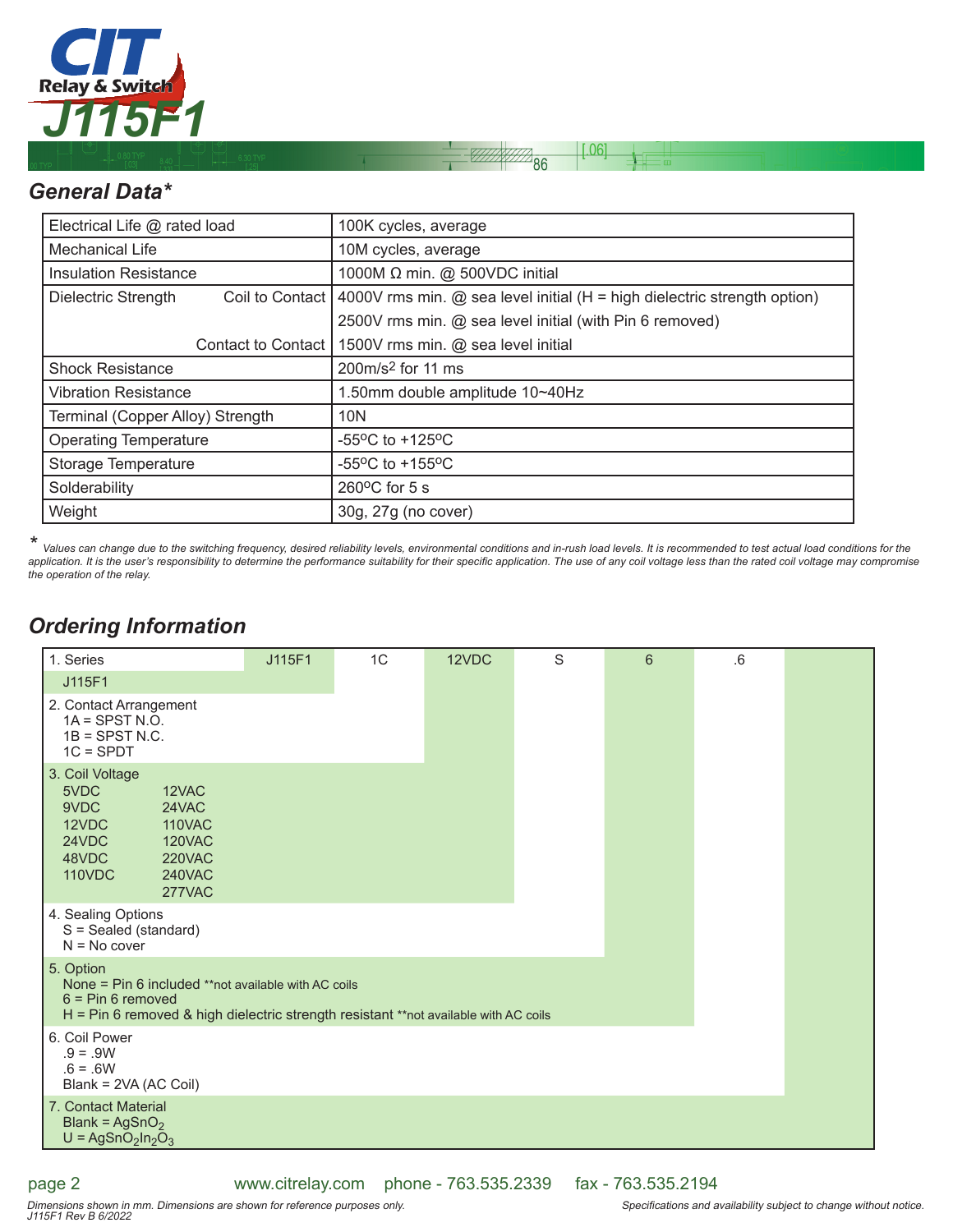

### *Dimensions*

 $0.80$  TYP 8.40

 $-6.30$  TYP

*Units = mm*